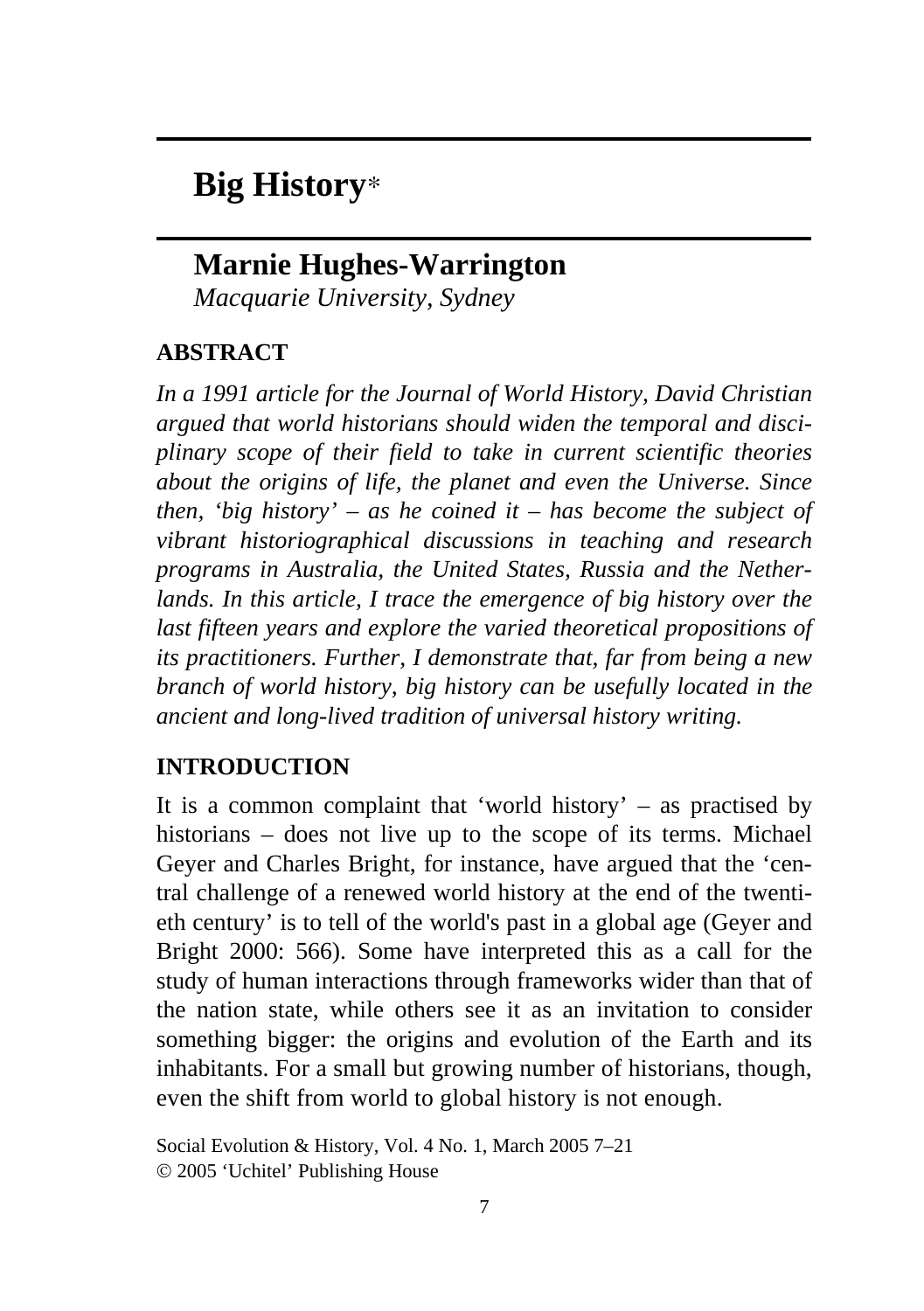What they seek is way beyond the commonly perceived boundaries of history and, thus, the comfort zone of many historians. For them, history must tell the biggest story of all, that of the origins and evolution of human beings, life, the Earth and the Universe – hence, 'big history'.

Unlike the big bang, big history does not begin with a single point. Probably the strongest claim we can make on its origins is that it arose in the context of the enormous growth of historical sciences such as cosmology, evolutionary biology, evolutionary psychology and geology in the 1980s. How it reached those trained in areas traditionally considered far away from the sciences was via the vast outpouring of popular science publications that followed. Of particular relevance are those works in which writers draw together separate fields, such as the big bang (cosmology) and the origins of life (biology) (for example, Asimov 1987; Cloud 1978; Delsemme 1998; Kutter 1987; McSween and Swimm 1997; and Berry 1992). Such works evidently revealed the possibilities of interdisciplinary studies and suggested a bigger project uniting the sciences and humanities.

### **THE EMERGENCE OF BIG HISTORY**

It is only with the publication of works by Christian and Spier in the 1990s that we begin to see big history assume a historiographical profile. Christian's interest in big history first emerged, rather pragmatically, during a lively staff meeting in 1988 at Macquarie University, Sydney, where he taught until 2001. At that meeting, Christian suggested that first year classes should 'start at the beginning'. Thinking more about that suggestion, he became intrigued by the questions 'What is the whole of history?' and 'Where does human history begin?' and was led back to the point where there is no evidence or certainty about 'before': the big bang, some 13 billion years ago. In 1989, 'HIST112: An Introduction to World History' began and, two years later, his 'The Case for "Big History"' appeared in the *Journal of World History* (Christian 1991: 223–238). That Christian came to big history via teaching rather than theory shows very clearly in his various writ-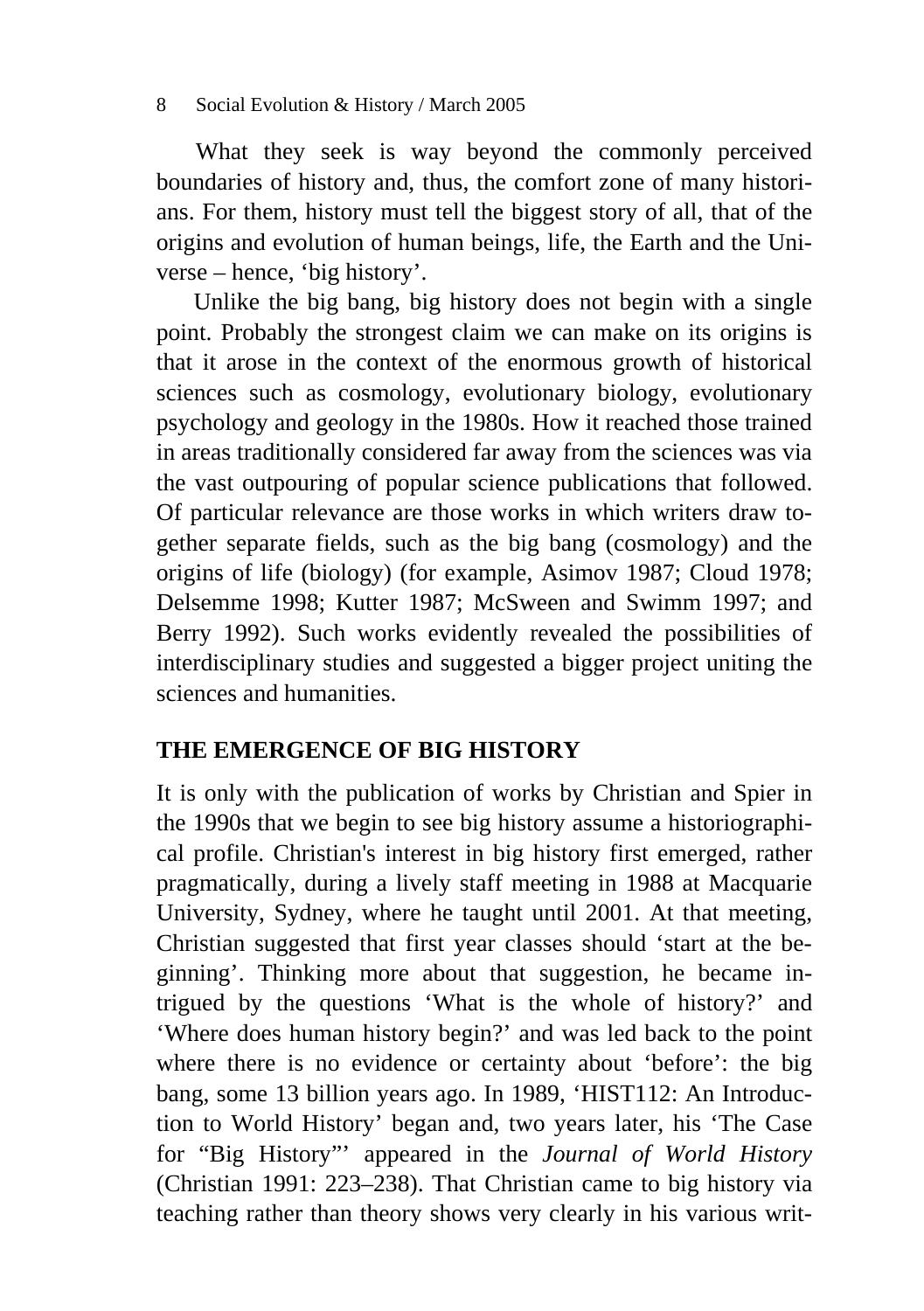ings on the subject: he readily adopts and adapts ideas from an incredibly varied range of sources without the fear of someone trained to know his historiographical boundaries. Even his decision to describe what he was doing as 'big history' suggests a 'work in progress':

When I first used the label, 'big history', in the early 1990s, I felt it was simple and catchy; and it helped me avoid some simple circumlocutions. In retrospect, I fear the label was also grandiose, portentous, and somewhat pretentious. So I need to make it clear… that I use the phrase with some hesitation. I continue to use it because it has acquired some currency in the last ten years, and… I can't think of anything better (Christian 2002: n. 5).

Though Christian's account of the past, present and future shifts continually, his work is at base a 'map of reality' or 'a single, and remarkably coherent story, a story whose general shape turns out to be that of a Creation Myth, even if its contents draw on modern scientific research' (Christian 2004: 100, 3). The 'modern creation myth' begins with the origins of the Universe (as suggested in the big bang theory) and goes on to tell about the origins of the stars and planets, the Earth and life, human beings and societies and ends with speculations about our cosmic future.

Ostensibly, creation myths are about the past, about origins, about how things began. Looking more closely, though, creation myths provide coordinates within which people can think about what they are and might be in wider contexts. In this sense, they are like maps. Maps are not pictures of the world as we see it with our eyes. They offer a stylized, simplified and selective model of our world. Why? Because the function of a map is to help us navigate. This view suggests an instrumentalist understanding of knowledge in big history: knowledge is best thought of not as a description of reality that is more or less accurate than other descriptions, but rather as the mental equivalent of a tool. If knowledge helps us to navigate through a particular context, we are likely to consider it true or good knowledge. This suggests a second feature of maps. Maps are not just selections, they are selections *by*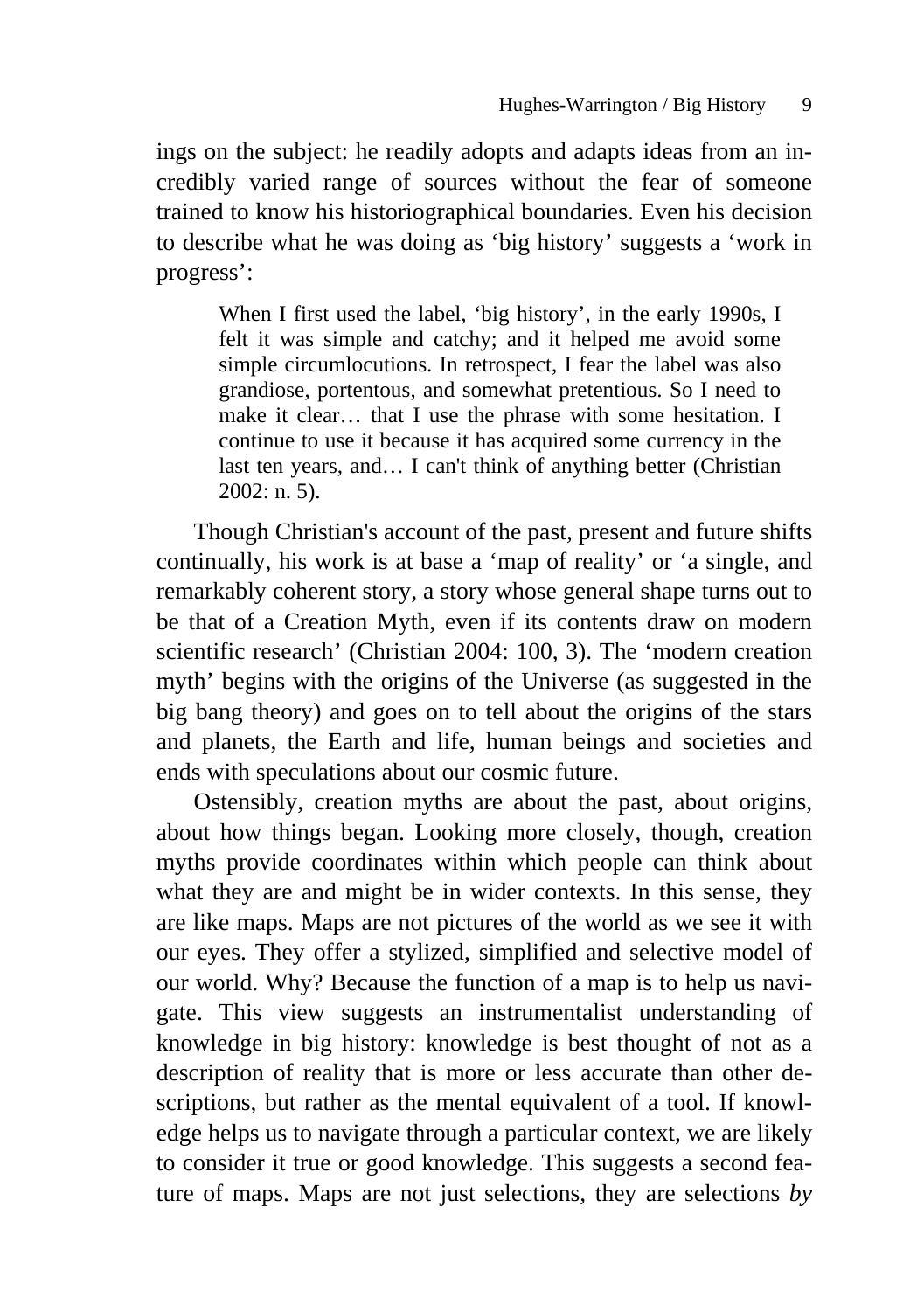and *for* a particular group. A map of Thailand will not help a tourist in Sydney. The nebular theory of solar system formation might have been met with disinterest in Upper Palaeolithic societies. 'Usefulness' is a relative concept. So there is more than one map of the world, more than one creation myth. Some are compatible. Some show signs of hybridity, like the incorporation of satellite phones into central Australian Dreaming stories. Some are incompatible. It is worth asking in an age of globalization, though, whether all these maps will ever merge, or whether one will come to dominate all others. To date, Christian has not answered this question.

This talk of what philosophers would call 'standpoint epistemology', or situatedness, suggests a third feature of maps. In order that we may start to use them, there must be the equivalent of the words 'you are here'. Big history thus aims to help people to consider where and who they are. But, like maps too, big history suggests future paths of action and possible consequences. In doing so, it raises issues concerning individual and collective responsibility.

Christian's use of the words 'creation myth' is bound to make historians uncomfortable, because myth and history are thought to be antithetical. 'Myth' is commonly taken to refer to either mistaken or primitive beliefs. Myths belong not only to the long distant past but to all archaic and underdeveloped manners of understanding the world, no matter when or where they occur. Myth is therefore seen as something that we outgrow and leave behind as we become more knowledgeable or more culturally or technically sophisticated. In recent years, though, postmodern critics such as Barthes, Foucault, Derrida, Kristeva and Lyotard have argued that the representation of phenomena, past and present, in the form of coherent stories, be they 'the origins of life', the 'big bang theory' or 'the rise of the West', turns history into a mythology which serves to reinforce the power of a select group: white, educated males. The fabrication of continuity and unity between past and present disguises chaotic origins, accidental transformations and ruptures. Myths are props that are accepted uncritically by a culture and serve to found or affirm its self-conception. Postmodern writ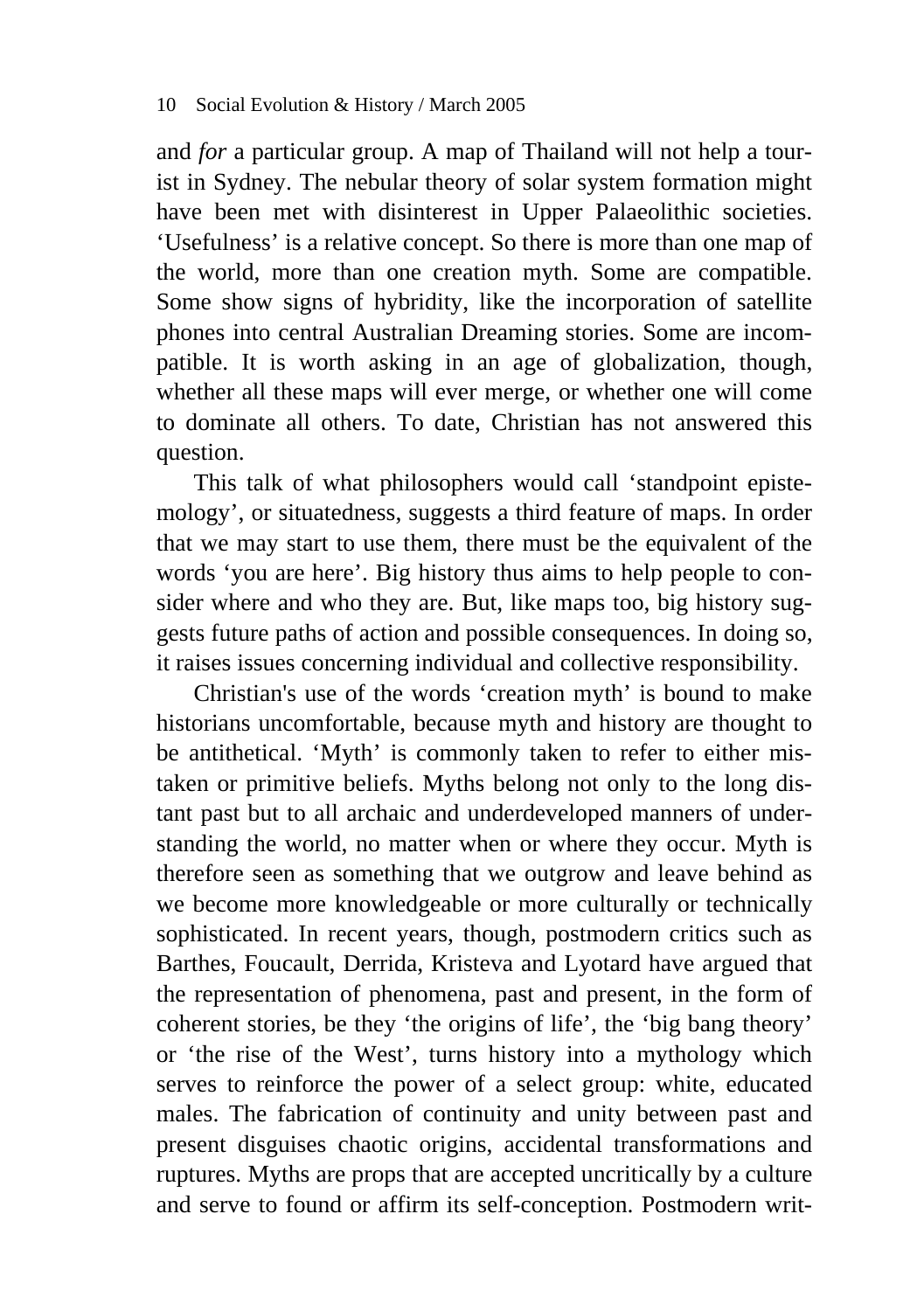ers thus remind us that the way in which we talk about the origins of the Universe, or of life, or of modern society is not natural, but man-made (Barthes 1972: 142–146; Hobsbawm and Ranger 1985; and McNeill 1986). Christian, too, holds that myths are stories that are unchallenged by the vast majority of people. He sees them as playing a more positive role than props, though, for without them he believes that we are left only with what the French sociologist Émile Durkheim, referred to as *anomie*: the sense of not fitting in. Of course, many a postmodernist would argue that 'fitting in' is exactly the problem.

### **BIG HISTORIES TODAY**

Christian's historiographical reflections on big history are very much focused on those who engage with it: it is a project in which past, present and future must be drawn together for understanding of self and of others. Spier's historiographical writings, on the other hand, concentrate more on patterns in the subject matter. Spier was introduced to big history by Johan Goudsblom, who in turn first learned about it from David Christian. Spier and Goudsblom introduced a big history course to the University of Amsterdam in the 1995–1996 academic year, and Spier has convened the course since Goudsblom's retirement in 1998. Goudsblom has written about the way the course was set up in *Stof Waar Honger uit Onstond* (2001: 31–44), but their 'Big History Project' will be better known to English readers through Spier's *The Structure of Big History* (1996, revised as *Geschiedenis in het Groot: Een alomvattende visie*, 1999). Drawing on his training in historical sociology, Spier argues that 'regimes' are the organizing principle of big history. The term 'regime' enjoys such a wide usage in sociology that it is difficult to attribute any technical meaning to it at all. Turning to the ideas of Mart Bax, Abram de Swann and Johan Goudsblom, though, Spier suggests that all uses of the term refer to 'more or less commonly shared behavioural standards', 'patterns of constraint and self-restraint' and 'an interdependency constellation of all people who conform more or less to a certain social order' (Spier 1994; and Spier 1996: 5). Such definitions clearly refer to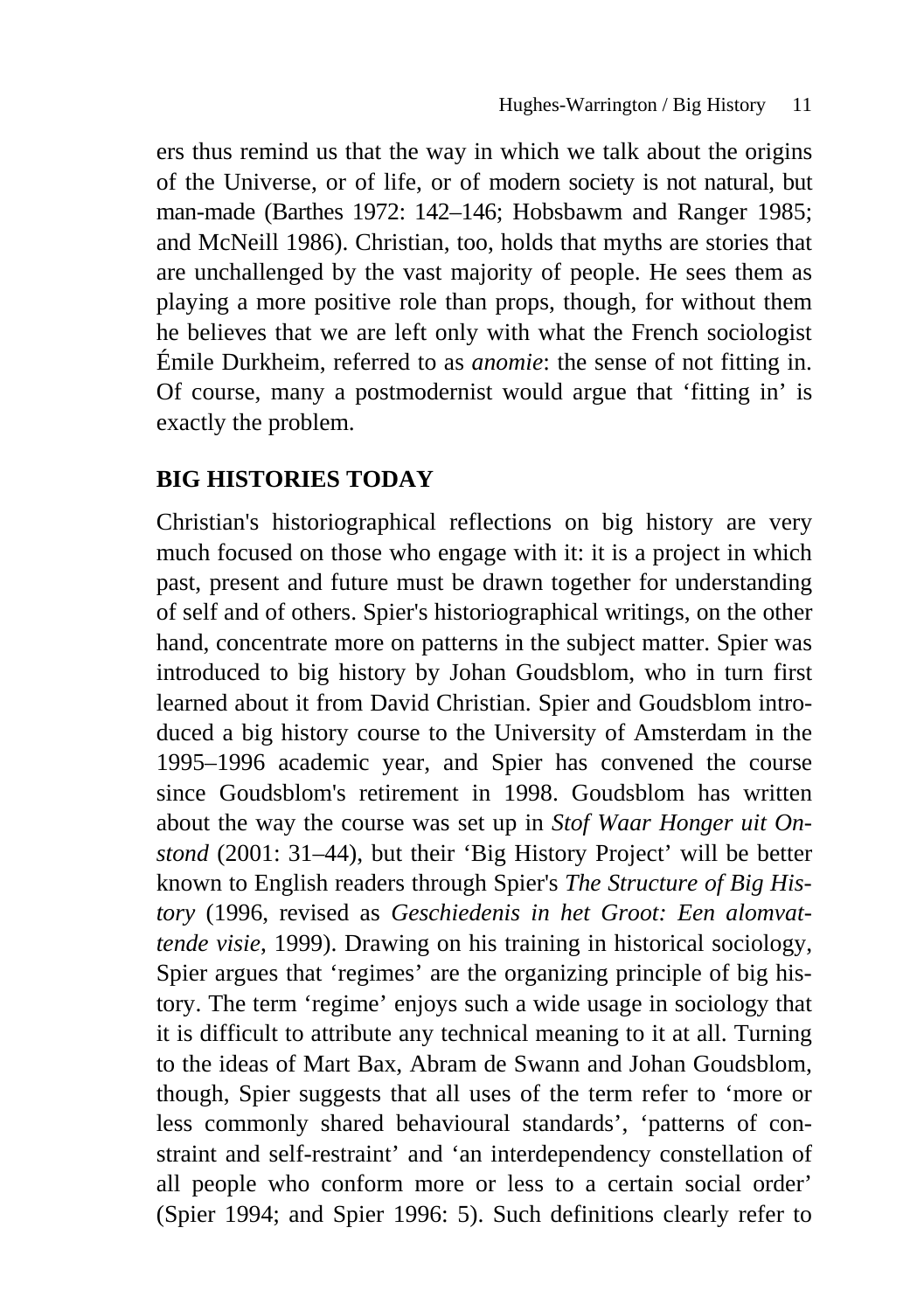human behaviour, so in order for the term to be useful in big history, he extends its meaning to 'a more or less regular but ultimately unstable pattern that has a certain temporal permanence' (Spier 1996: 14). Spier detects such patterns at all levels of complexity and in a wide range of places and times, from the fundamental atomic forces, through hunter-gatherer societies, to the orbits of the planets.

As Spier himself notes, there is clearly an alignment between 'regimes' and what Christian – drawing on Stephen Jay Gould – calls 'equilibrium systems'. These are systems, as Christian writes,

that achieve a temporary but always precarious balance, undergo periodic crises, re-establish new equilibria, but eventually succumb to the larger forces of imbalance represented by the principle of 'entropy' (Christian quoted in Spier 1996: 3).

In more recent writings by Christian, though, the concept of 'equilibrium systems' has disappeared. He is still interested in patterns and the 'constantly shifting waltz of chaos and complexity', as *Maps of Time* attests, but does not want to stake out a technical term or system of structures as Spier does.

Christian and Spier, like all 'big historians', are interested in patterns of balance and imbalance between order and disorder, but they express their interest through different conceptual frames. Drawing on Marshall Hodgson's concept of 'transmutations', for instance, Mears suggests that in human history, for instance, we see three radical periods of imbalance that led to the introduction of deep changes in the organization of societies: the revolution of the Upper Palaeolithic, the advent of complex societies and the global integration of human societies (Mears n.d.). Vélez, too, is interested in radical transformations on the path to 'humanity' (Vélez 1994). Nazaretyan, in *Intelligence in the Universe: Origin, Formation, Prospects* (1991) and *Civilization Crises within the Context of Universal History* (2001), argues that in all contexts of historical change – the Universe, the Earth, biota – we see punctuated equilibria, but that, overall, history shows a directional tendency towards 'negentropy'. Chaisson also looks to entropy, but realizes its implications more fully through physics. In *Cosmic*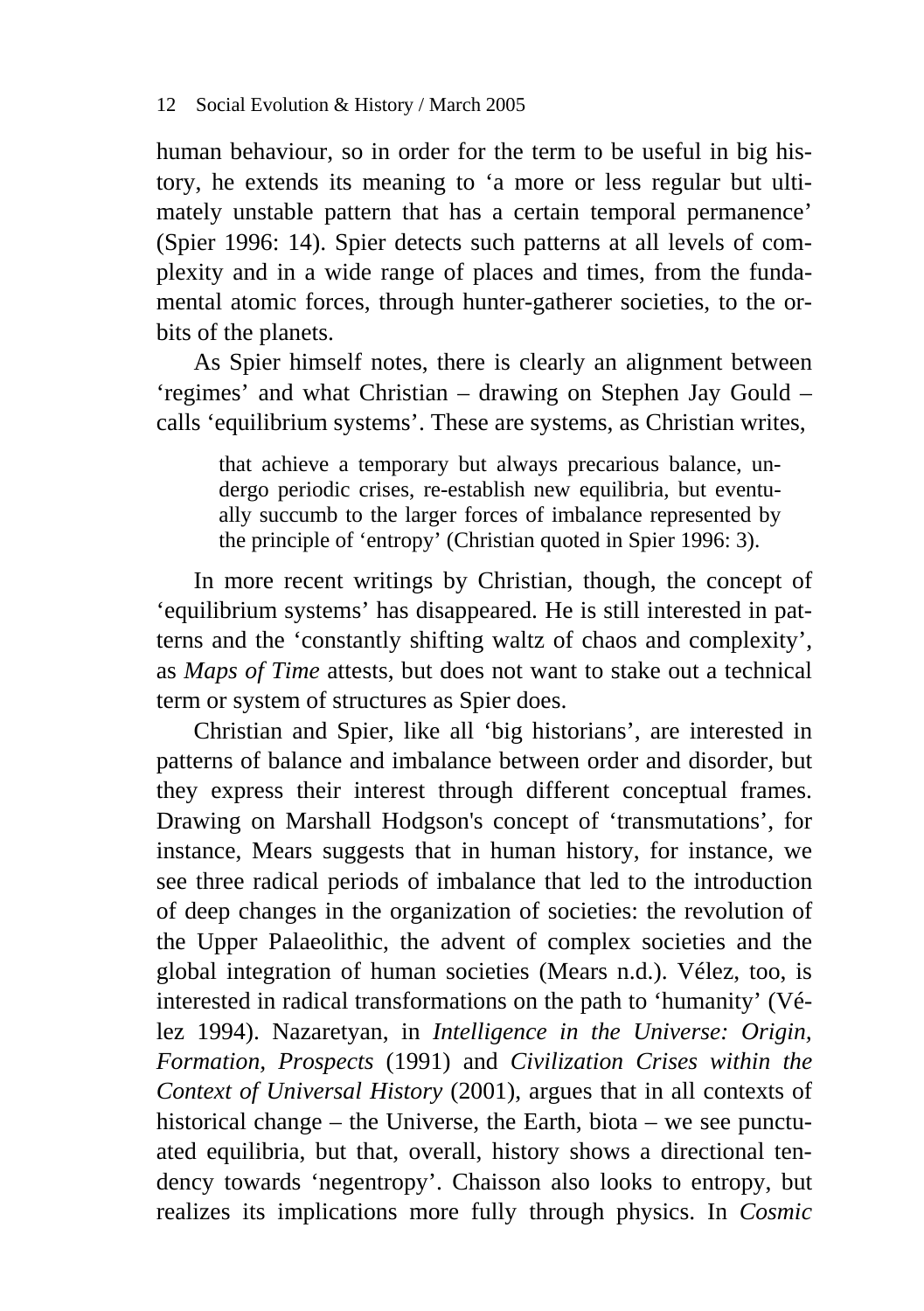*Evolution* (2000), Chaisson notes that the Universe appears to be getting more complex: after the big bang, elementary particles came together to form simple atoms; gravitational attraction among atoms laid the foundations for galaxies; within galaxies, stars and planetary systems differentiated; and in these, with the emergence of the heavier elements, complex chemical, biological and ultimately cultural entities arose. Extending Erwin Schrödinger's claims in *What is Life?* (1944), Chaisson argues that this increase in complexity *is* consistent with the second law of thermodynamics. The second law, in its statistical-mechanical interpretation, suggests that disorder (the opposite of complexity) increases in *closed* systems, but as structures like galaxies, stars and organisms are in an *open* system, they are able to generate and sustain complexity by exporting enough disorder to the surrounding environment to more than make up for internal gains. For Chaisson, complexity is to be found as energy density. He analyses the flows of energy through various objects and shows how these flows seem to be related to the complexity of the objects. The greater the energy flow, the greater the complexity. And through a table and a series of graphs, he shows that complexity increases from atoms to galaxies to societies and therefore also increases over time. This is what is meant by 'cosmic evolution'.

As the case of entropy shows, conceptual frames and emphases vary among big history practitioners. Indeed, apart from a common interest in the large-scale patterns in the history of the Universe, the Earth and life, it might be difficult to identify them as 'big historians' at all. Of help here is Wittgenstein's family resemblances view of concepts. On this view, concepts like 'big history' are not characterized by a list of criteria that all works and practitioners must satisfy, but rather by a network of overlapping similarities or 'family resemblances'. Just as there may be no feature or set of features common to all members of a family, there may be a distribution of facial characteristics which allows a person to be recognized as a member of the family:

They form a family the members of which have family likenesses. Some of them have the same nose, others the same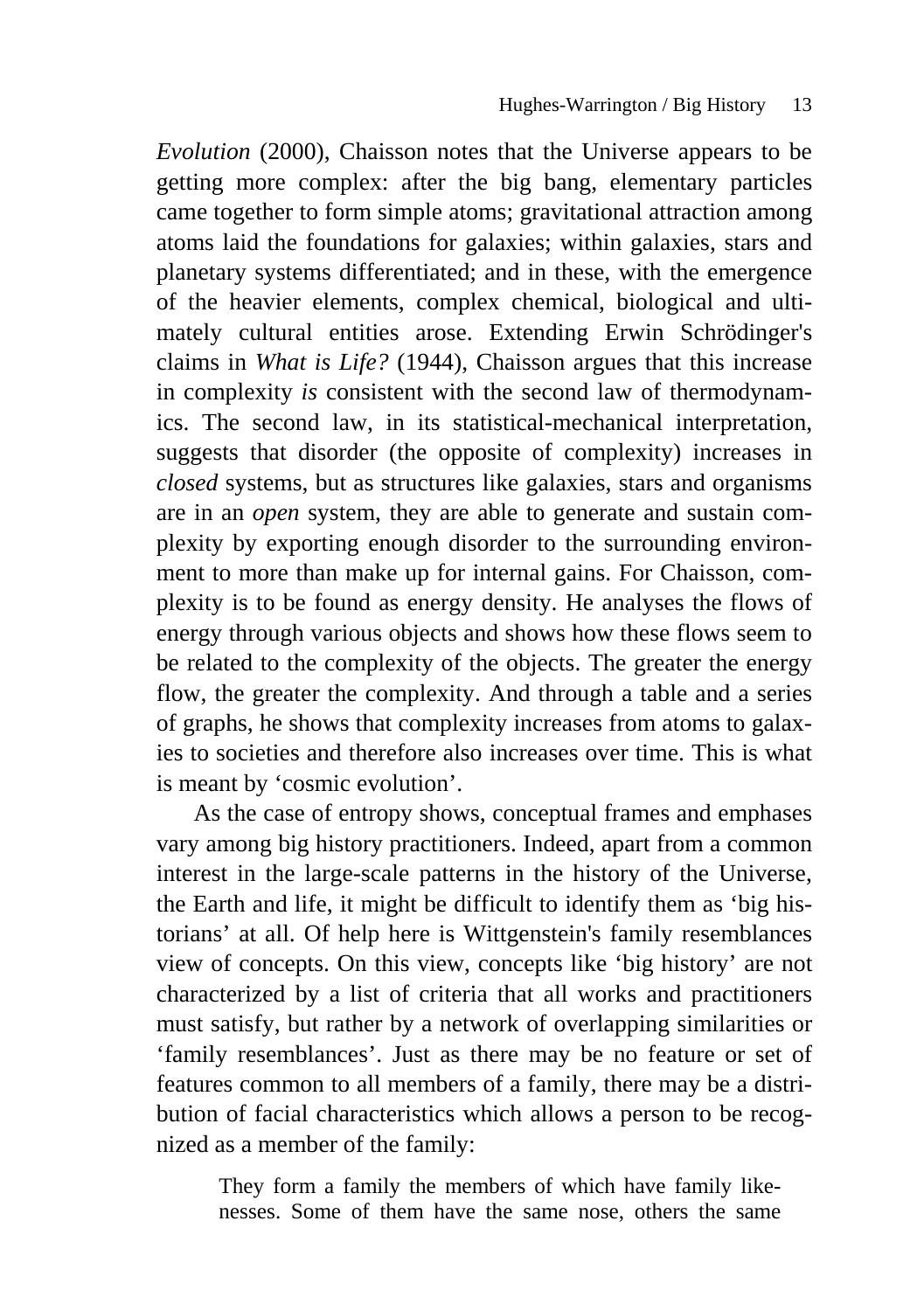#### 14 Social Evolution & History / March 2005

eyebrows and others again the same way of walking; and these likenesses overlap. The idea of a general concept being a common property of its particular instances connects up with other primitive, too simple, ideas of the structure of language (Wittgenstein 1958: 17).

Conceptual matters aside, where are we to locate big history in 'the house of history'? Recently, Christian has spoken of big history as 'macrohistory'. Might this offer us a clue? Historiographically, 'macrohistory' refers to the study of large-scale social systems or social patterns (Galtung and Inayatullah 1997). On the face of it, this definition would certainly fit well with the sociological orientation of both Spier's and Johan Gousblom's works. In stretching 'regimes' beyond the 'social', though, they step way beyond the territory of sociology. It is for that reason, I believe, that 'macrohistory' is not big enough to encompass big history.

Big history can, I believe, be more fruitfully located in the tradition of universal history that began with the new internationalism fostered by Alexander the Great. Writers like Diodorus of Sicily (c. 90–21 BCE) claimed that peoples of different times and places could be connected by universal history into one body through the efforts of historians, 'ministers of Divine Providence':

For just as Providence, having brought the orderly arrangement of the visible stars and the nature of men together into one common relationship… so likewise the historians, in recording the common affairs of the inhabited world as though they were those of a single state, have made of their treatises a single reckoning of past events… (Diodorus of Sicily 1968: 7)

This idea of a 'single reckoning of past events' was readily adapted in an eschatological fashion by Christian and Islamic writers such as St Augustine of Hippo (*City of God*, [413–426 CE] 1998), Paulus Orosius ([c.417] 1964), Bishop Otto of Freysing ([1146] 1966), Ibn Khaldun ([1357–1358] 1958), and Jacques Bénigne Bossuet ([1681] 1976). Growing information about the non-European world from the sixteenth century onwards revealed the limitations of monotheistic narratives, but they did not end the universal history tradition. Rather, in the hands of Giambattista Vico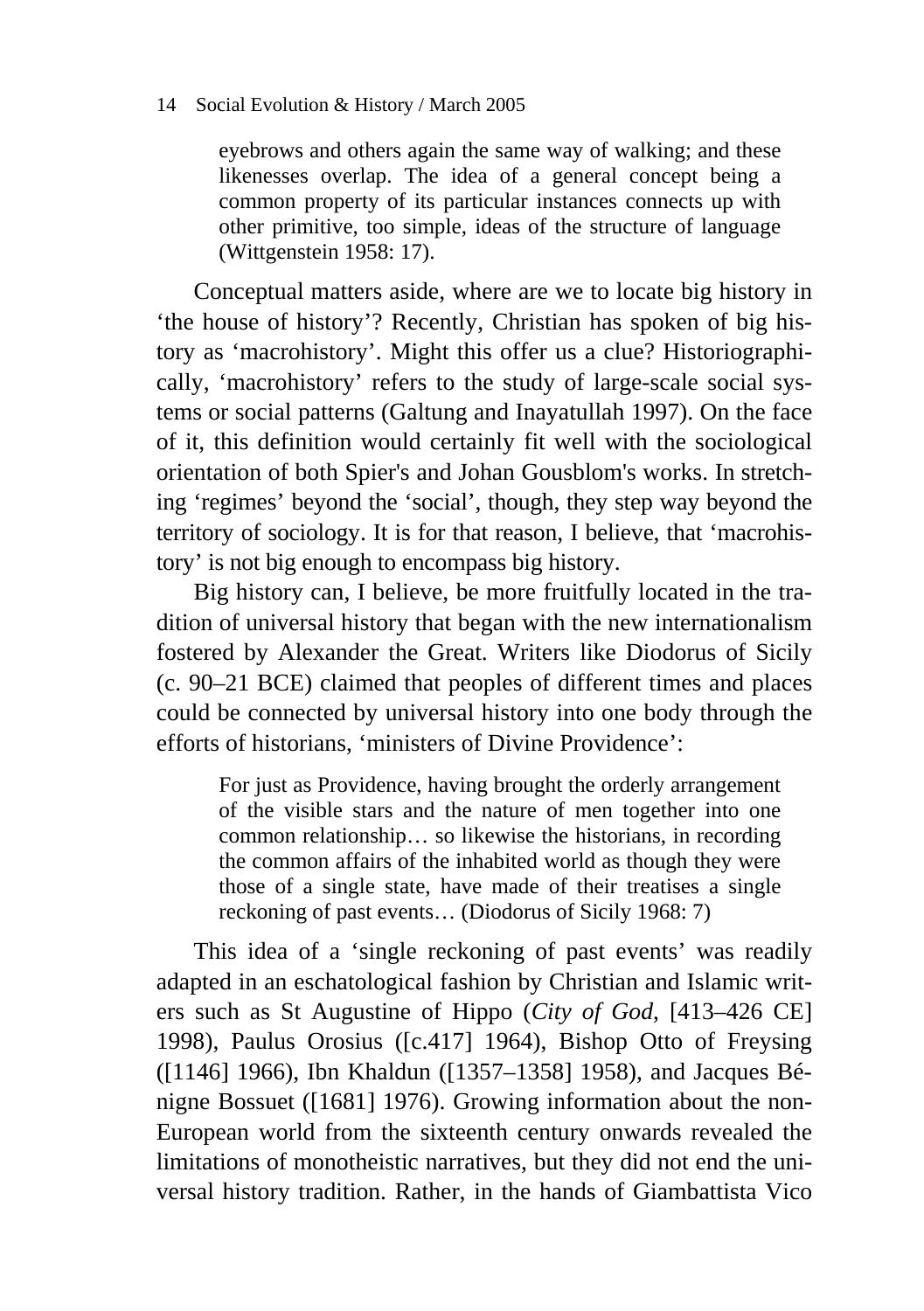([1744] 1976) and later Johann Gottfried Herder ([1784–1791] 1993), Immanuel Kant ([1784] 1963), G. W. F. Hegel ([1822– 1831] 1956) and Leopold von Ranke ([1884] 1973), universal history was transformed into a 'new science' with a philosophical foundation. These writers searched for the presuppositions that shaped human actions and concluded either – as in the case of Vico – that history revealed a circular or spiral pattern of birth, life, decline and regrowth, or  $-$  as in the case of Hegel  $-$  the progressive realization of freedom. Later in the nineteenth century, Marx inverted Hegel's philosophical program, suggesting that the material conditions of life shape human consciousness and society, not the other way round ([1844–1847] 1977), and Spengler tracked the birth, growth and decline of eight cultures, Western Europe included (1926). Spengler's work enjoyed enormous popular success, but increasingly universal history was marginalized in the discipline. The epic works of H. G. Wells (1920), Arnold Toynbee (1934–1961) and Pitirim Sorokin (1937–1941) were judged to be overly speculative and insufficiently attentive to detail. Some felt as Pieter Geyl did about Toynbee:

One follows [Toynbee] with the excitement with which one follows an incredibly supple and audacious tight-rope walker. One feels inclined to exclaim: '*C'est magnifique, mais ce n'est pas l'histoire*' (Geyl 1949: 43).

Many dismissed these writers as an embarrassment to a discipline trying both to put itself on a scientific footing and to recover the experiences of ordinary people, people traditionally passed over in silence in surveys of 'civilization'. To most historians, universal history was like a rogue relative that no one wants to talk about.

Histories on a larger scale did not of course disappear in the latter half of the twentieth century, as the world- and macrohistorical works of William McNeill, Marshall Hodgson, Andre Gunder Frank, Immanuel Wallerstein, Fernand Braudel, Philip Curtin, Peter Stearns, Alfred Crosby, Eric Wolf and Clive Ponting testify. But the perception was that single, all-encompassing, unified histories – which seemed to fit Lyotard's description of 'grand narratives' – could not withstand methodological or ethical scru-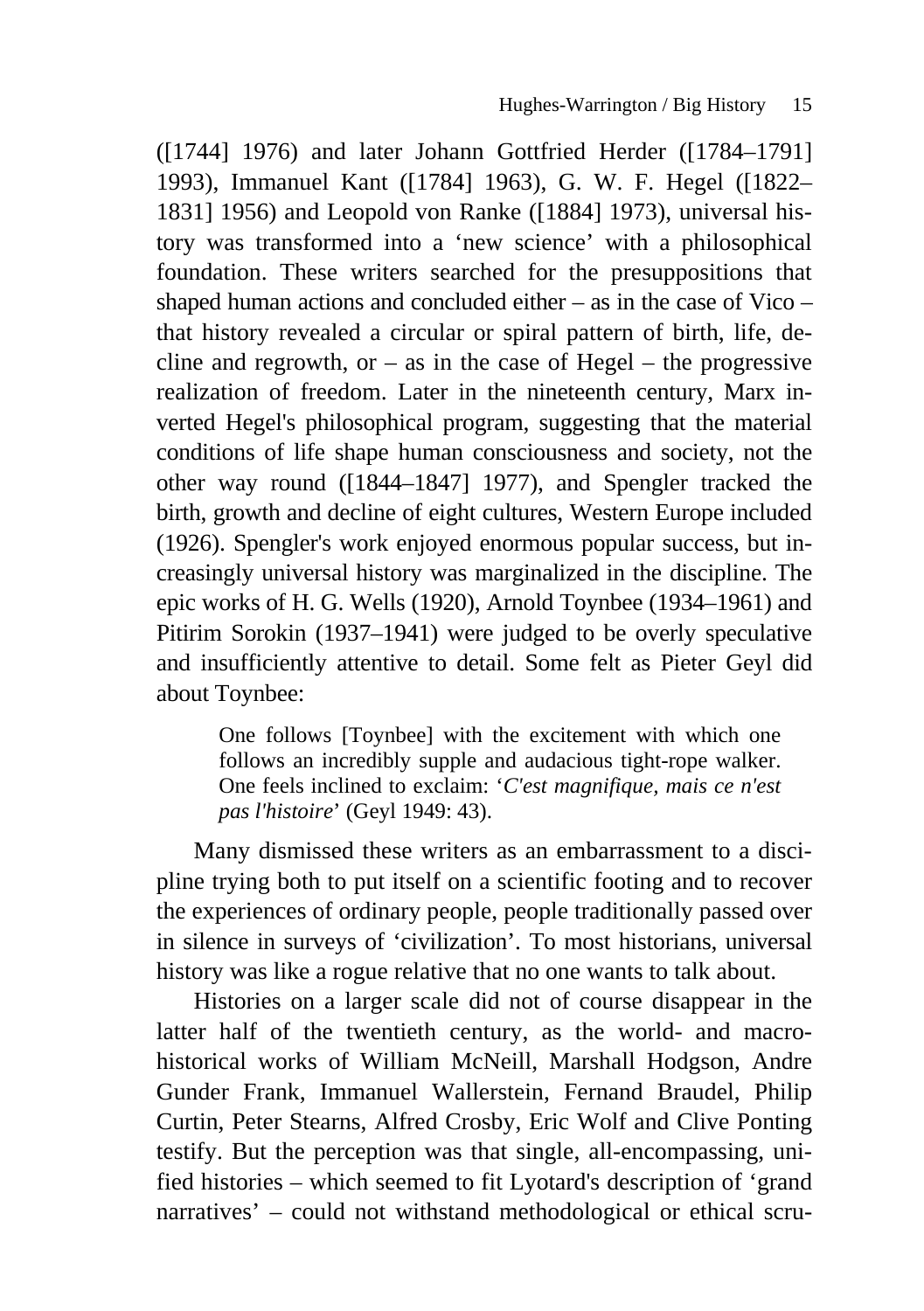tiny. Allen Megill, for instance, concludes his entry on universal history in the *Encyclopedia of Historians and Historical Writing* in the following fashion:

One historiographical strategy in what is now called 'world history' is the making of limited comparisons between different parts of the world that the historian selects for comparison in the hope of generating insight. Such work, however, is clearly not universal history as it was known in the past, but a mark of its absence (1999: 1245).

Absent but for big history, that is. The interest that big historians have in a 'single… coherent story' marks them out as universal historians, and indeed Nazaretyan prefers to identify himself by that label. But they have also adapted universal history in at least two important ways. First, big history stretches much further backwards in time than any earlier universal history. This is clear from the introduction to even the most recent universal histories such as H. G. Wells's *The Outline of History*. Wells's history begins with the geology of the Earth: prior to that there is no history, for space is 'cold, lifeless, and void' (1920: 4). Wells is not unusual in this conclusion, for up until about forty years ago, the majority of people – including scientists – believed that, overall, the Universe was static, unchanging, steady. This understanding of the Universe as fixed and unchanging only began to break down in the face of some important scientific findings – work on 'red shift' stimulated by Edwin Hubble, the detection of cosmic microwave background radiation by Arno Penzias and Robert Wilson in 1965 and work in nuclear and high-energy particle physics. Now, all but a tiny number of scientists believe that the Universe has an origin – an explosive event dubbed the 'big bang' some 13 billion years ago – that it is expanding and cooling and thus changing, and that it will continue to do so long into the future. The big bang is the agreed starting point for big historians as it is for physicists, because nothing can be known with any certainty about 'before'.

Second, big history veers away from the high cultural focus and total anthropocentrism of earlier universal histories. Traditionally, universal historians – if they consider the sciences at all –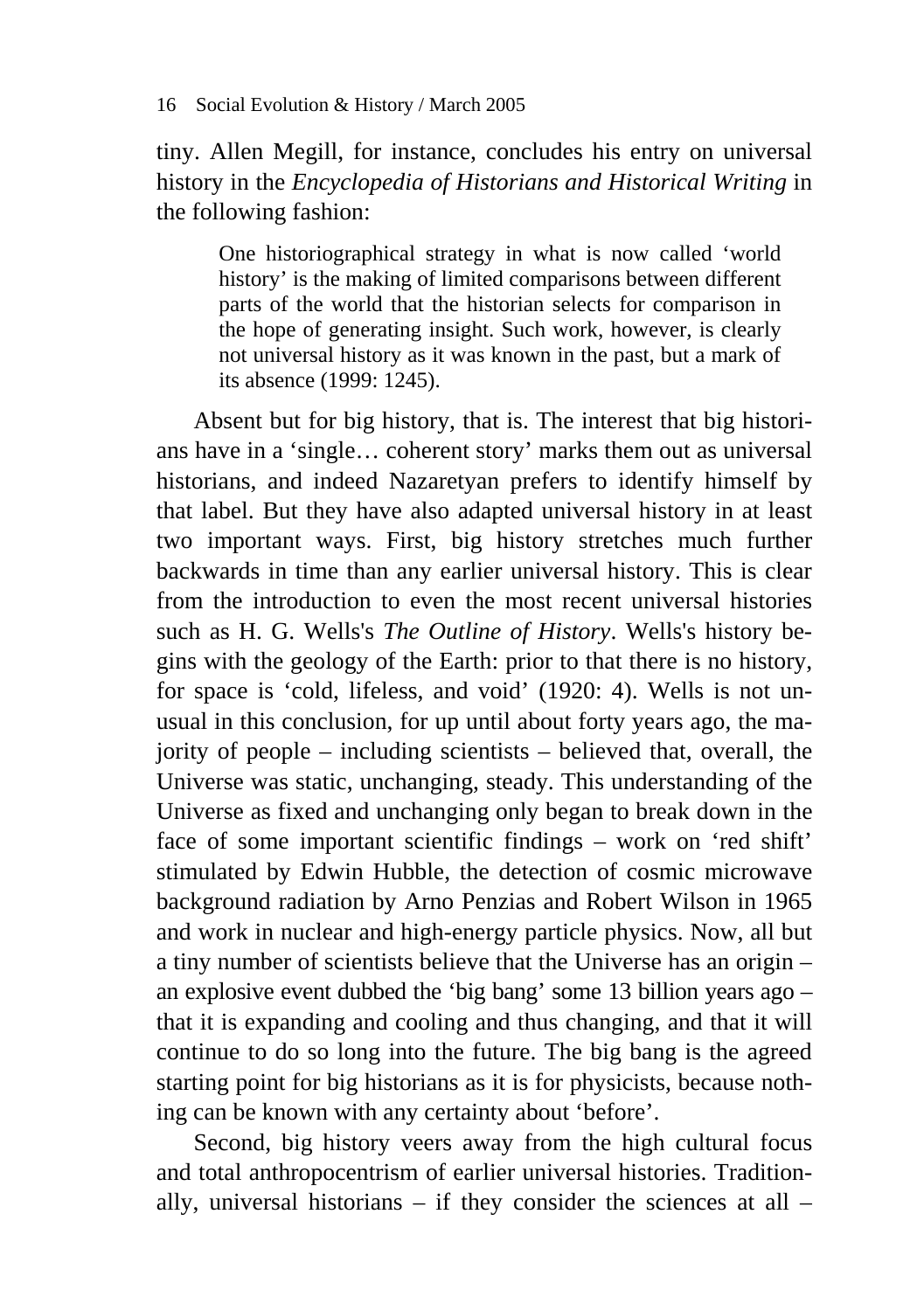have presented the origins and evolution of the Earth and life as a prologue to human history. Rocks and 'lower' forms of life are merely the warm-up act to 'us', where 'us' commonly means educated males. Recent research in the historical sciences reveals the weakness of claims that humans are special, apart, the pinnacle of life. For example, microbiology has revealed our dependency on microbes for survival; evolutionary biology, that we are not outside evolution and thus safe from extinction; and cosmology, that ours is not the only system of planets. Big history relocates humans in the biota, on the Earth, in the Universe. In doing so, it reveals how small, destructive and recent a phenomenon we are. Such a view of humanity appears to clash with the conventional historiographical desire to seek out the individual, to seek out agency. Indeed, it could be argued that by adopting such a large focus, the 'human' is lost in history. That it clashes suggests a problem with how we understand 'history'. Big history cannot be added as an extension to the 'house of history' without upsetting its foundations (Northrup 2003). This is because history has naturalized the view of humans as autonomous, discrete 'selves' suggested by writers like Immanuel Kant. It is as if the lens through which we view the past has got stuck at a certain magnification – the 'viewing individual actions' lens – and that over time we have forgotten that other lenses are available. Big history invites us to consider the past over different scales and helps us to see new patterns, like those of 'regimes', 'punctuated equilibrium', 'negentropy' or 'cosmic evolution'. It is like stepping back from the rocks and being rewarded with a view of the Nazca lines. Thus it is with big history, I believe, that we see the realization of W. H. McNeill's claim that historians can contribute to what Edward Wilson calls 'consilience', the unity of knowledge (McNeill 1998: 1–15; and Wilson 1998).

#### **NOTE**

\* This article is a slightly amended and updated version of a paper that first appeared in *Historically Speaking* 4 (2): 16–17, 20. It is reproduced with the kind permission of the editors, Donald Yerxa and Joseph Lucas. I would like to thank Akop Nazaretyan for encouraging me to publish the article in this forum. I am also indebted to Eric Chaisson, David Christian, Frank Clarke, Johan Goudsblom,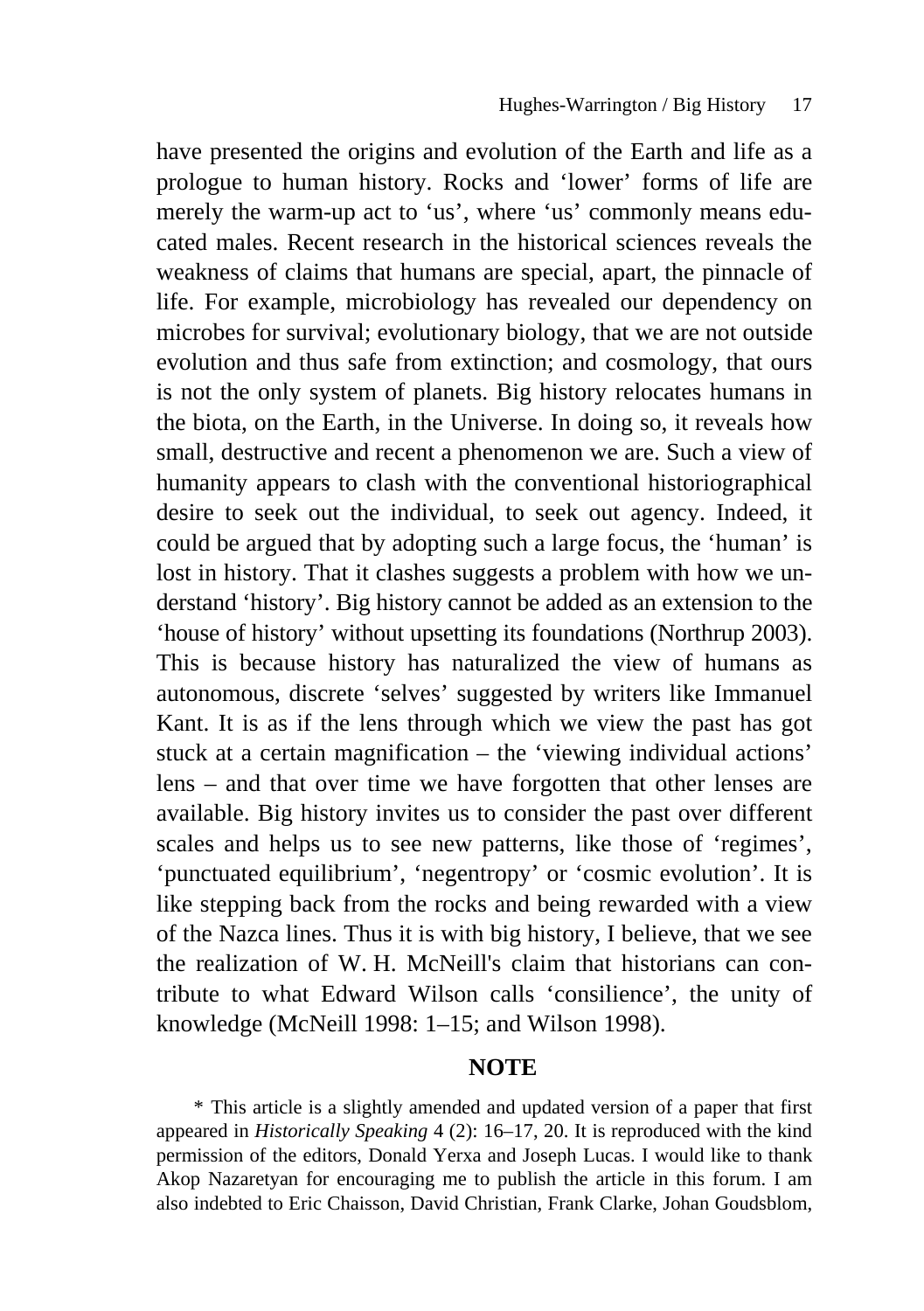18 Social Evolution & History / March 2005

William H. McNeill, John Mears, Fred Spier and Antonio Vélez for their generous assistance, though of course any errors are my own.

#### **REFERENCES**

Asimov, I.

1987. *Beginnings: The Story of Origins*. New York, NY: Walker and Company.

Augustine

1998. *City of God against the Pagans*. New York: Cambridge University Press.

Barthes, R.

1972. *Mythologies*. New York, NY: Hill and Wang.

Berry, T., and Swimme, B.

1992. *The Universe Story*. San Francisco, CA: Harper.

Bossuet, J. B.

1976. *Discourse on Universal History*. Chicago, IL: Chicago University Press.

Chaisson, E.

1981. *Cosmic Dawn: The Origins of Matter and Life*. New York, NY: W. W. Norton.

1977. The Scenario of Cosmic Evolution. *Harvard Magazine* November–December: 21–33.

1987. *The Life Era: Cosmic Selection and Conscious Evolution*. New York, NY: W. W. Norton.

2000. *Cosmic Evolution: The Rise of Complexity in Nature*. Cambridge, MA: Harvard University Press.

Christian, D.

1989. The Longest Durée: A History of the Last 15 Billion Years. *Australian Historical Association Bulletin* 59–60: 27–36.

1991. The Case for 'Big History'. *Journal of World History* 2 (2): 223–238.

2002. *The Play of Scales: Macrohistory.* Unpublished ms. presented at the annual conference of the American Historical Association.

2004. *Maps of Time: An Introduction to 'Big History'*. Berkeley, CA: University of California Press.

Cloud, P.

1978. *Cosmos, Earth and Man*. Cambridge, MA: Yale University Press.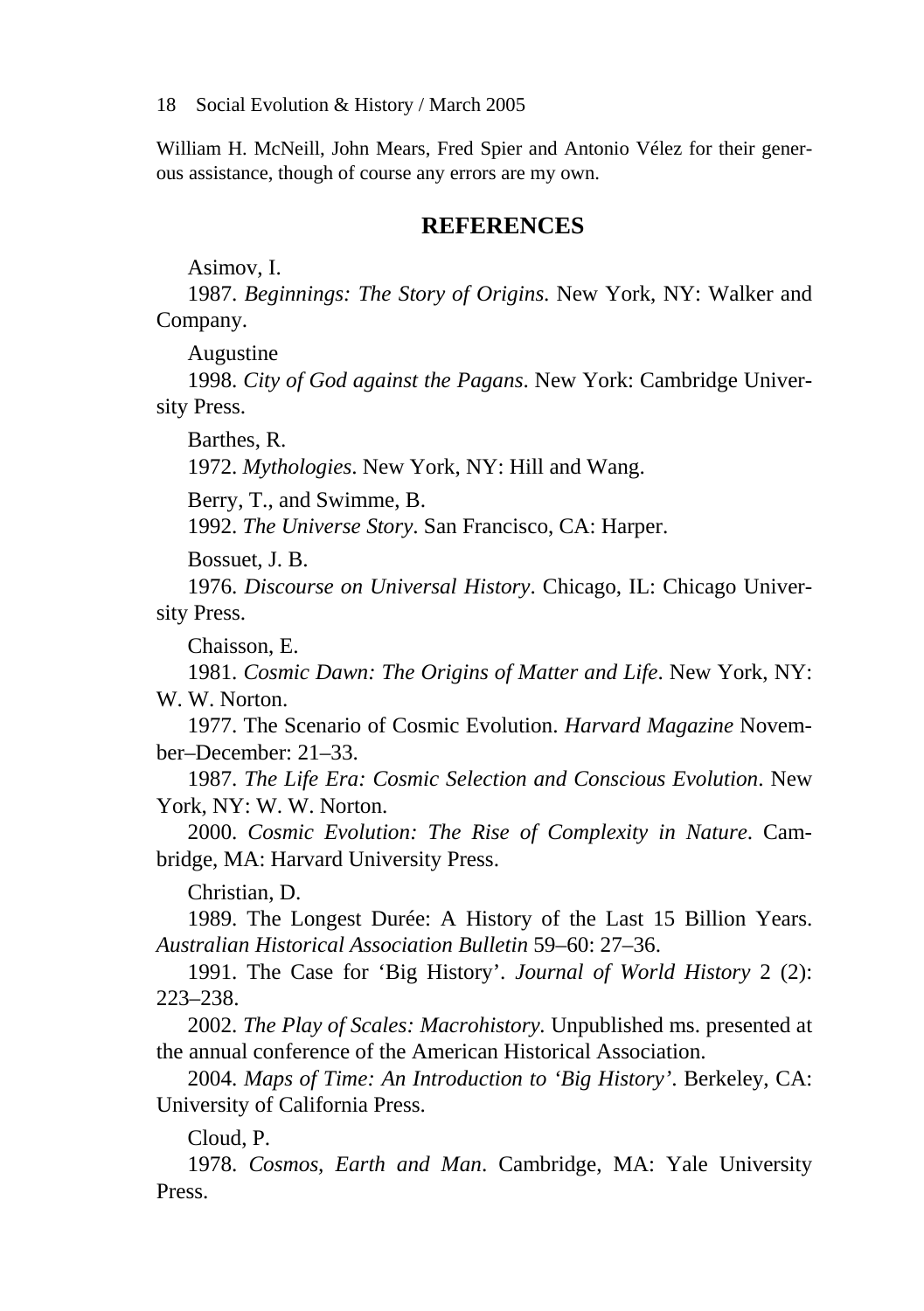Delsemme, A.

1998. *Our Cosmic Origins*. Cambridge: Cambridge University Press.

Diodorus of Sicily

1968. *Library of History*. London: Loeb.

Galtung, J., and Inayatullah, S. (eds.)

1997. *Macrohistory and Macrohistorians: Perspectives on Individual, Social, and Civilizational Change*. Westport, CT: Praeger.

Geyer, M., and Bright, C.

2000. World History in a Global Age. In Dunn, R. (ed.), *The New World History* (pp. 564–573). New York, NY: Bedford.

Geyl, P.

1949. *The Pattern of the Past: Can We Determine it?* (with A. Toynbee and P. Sorokin). Boston, MA: Beacon.

Goudsblom, J.

2001. *Stof Waar Honger uit Ontstond* [Dutch]. Amsterdam: Meuelenhoff.

Hegel, G. W. F.

1956. *The Philosophy of History*. New York, NY: Dover.

Herder, J. G.

1993. Yet Another Philosophy of History. In Bunge, M. (ed.), *Against Pure Reason: Writings on Religion, Language and History* (pp. 38–58). Minneapolis, MN: Augsburg Fortress.

Hobsbawm, E., and Ranger, T. (eds.)

1985. *The Invention of Tradition*. Cambridge: Cambridge University Press.

Ibn Khaldun

1958. *The Muqaddimah*. Princeton, NJ: Princeton University Press.

Kant, I.

1963. Idea for a Universal History from a Cosmopolitan Point of View. In Beck, L. W. (ed.), *On History* (pp. 11–26). New York, NY: Macmillan.

Kutter, G. S.

1987. *The Universe and Life*: *Origins and Evolution*. New York, NY: Jones and Bartlett.

Marx, K.

1977. The German Ideology. In McLellan, D. (ed.), *Karl Marx: Selected Writings* (pp. 159–191). Oxford: Oxford University Press.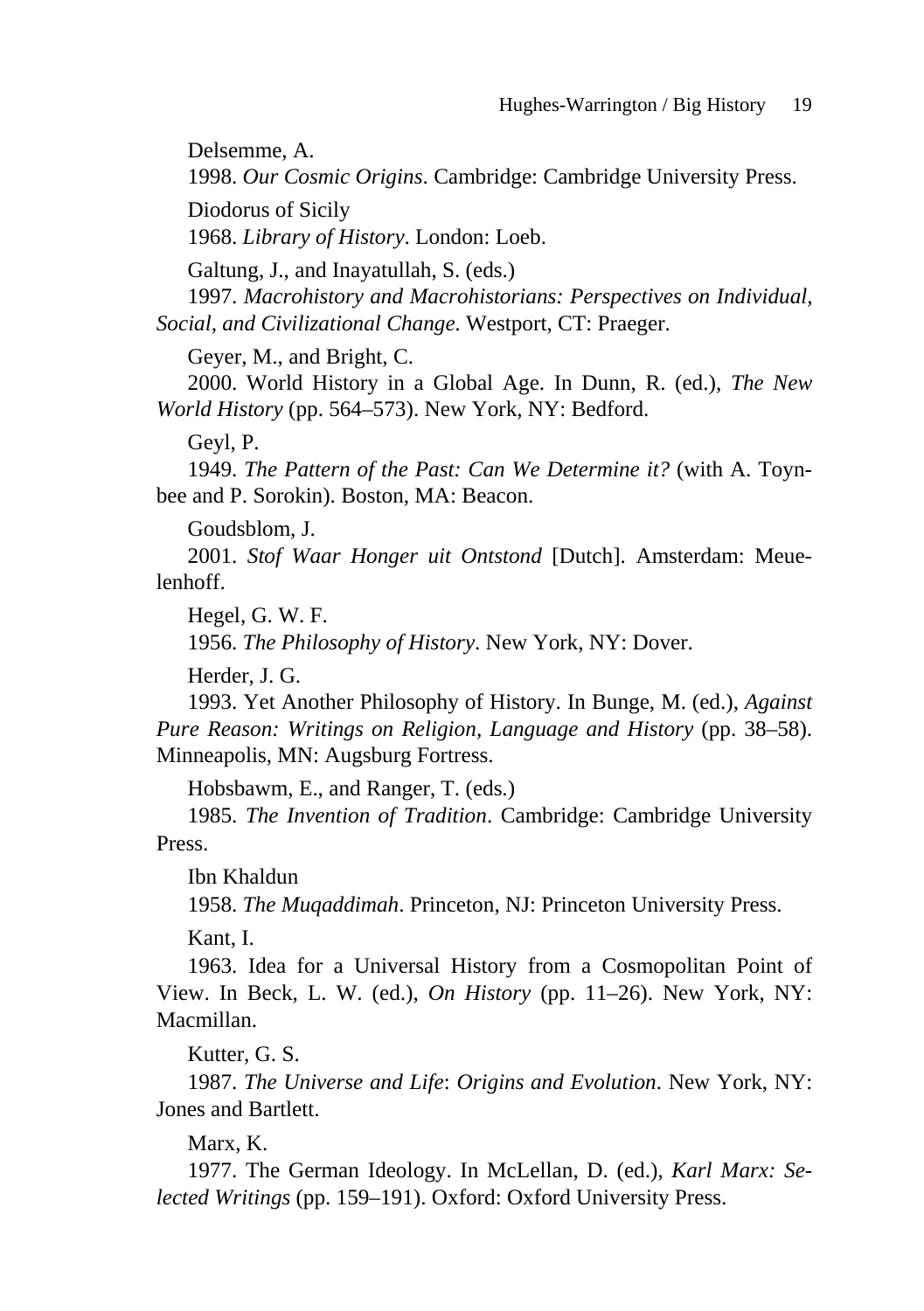20 Social Evolution & History / March 2005

McNeill, W. H.

1986. *Mythistory and Other Essays*. Chicago, IL: University of Chicago Press.

1998. History and the Scientific Worldview. *History and Theory* 37 (1): 1–15.

McSween, H., and Swimm, B.

1997. *Fanfare for Earth: The Origin of Our Planet and Life*. New York: St. Martins.

Mears, J.

n.d. *To Be Human: A Perspective on our Common History*. Unpublished ms.

Nazaretyan, A. P.

1991. *Intelligence in the Universe: Origins, Formation and Prospects: Essays on Interdisciplinary Evolution*. Moscow: Nedra.

2001. *Civilisation Crises within the Context of Universal History: Self-Organization, Psychology and Futurology*. Moscow: Nedra.

n.d. *Big (Universal) History, Pre-crisis Psychology, and Some Prospects for the Twenty-First Century*. Unpublished ms.

Northrup, D.

2003. When Does World History Begin? (And Why Should We Care?) *History Compass* 

(http://www.history-compass.com/Pilot/world/World\_WhyArticle.htm).

Otto, Bishop of Freysing

1966. *The Two Cities: A Chronicle of Universal History to the Year 1146 AD*. Mierow, New York: Octagon.

Paulus Orosius

1964. *Seven Books of History against the Pagans*. Washington, DC: Catholic University of America Press.

Ranke, L. von

1973. The Role of the Particular and the General in the Study of Universal History. In Iggers, G. G., and Molkte (eds.), *The Theory and Practice of History* (pp. 57–59). Indianapolis, MN: Bobbs Merrill.

Schrödinger, E.

1944. *What is Life?* Cambridge: Cambridge University Press.

Sorokin, P.

1937–1941. *Social and Cultural Dynamics*. New York, NY: American Book Company.